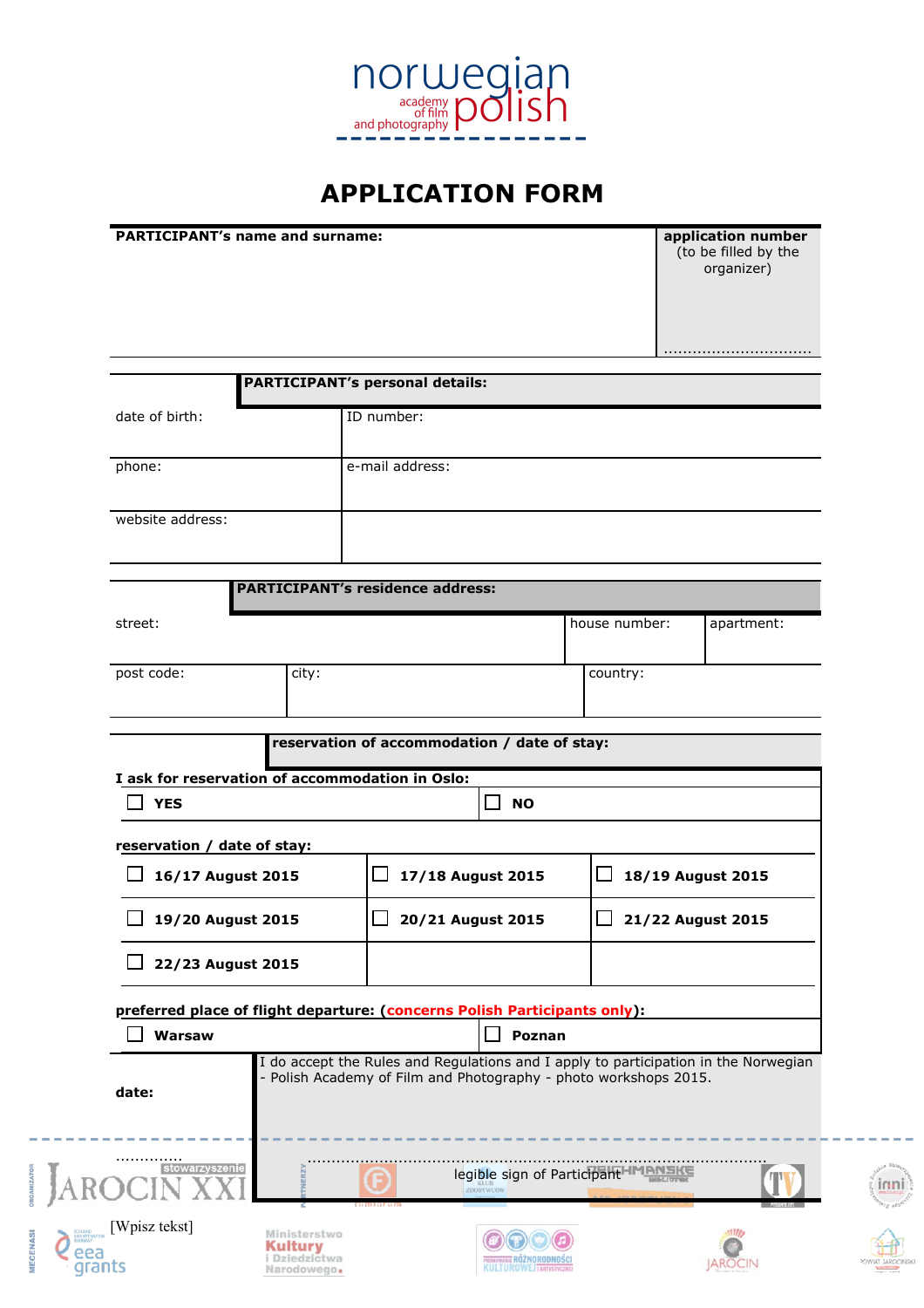

**a few words about yourself:**

**attachments:**

 **motivation letter**

**10 photos in electronic format**

**invitations and information sent by e-mail:**

I do agree for receiving to the e-mail addresses designated in this form, or a new addresses designated later, monthly invitations and information about events, competitions, workshops, festivals, film reviews in Poland and in the world or other educational and cultural projects realized by the organizers (sending contents are not a trade information).

| YES       |  | <b>NO</b>                                                                                                                     |  |  |
|-----------|--|-------------------------------------------------------------------------------------------------------------------------------|--|--|
| date:<br> |  | I do accept the Rules and Regulations and I apply to participation in the Norwegian - Polish Academy of Film and Photography. |  |  |
|           |  | legible sign of Participant                                                                                                   |  |  |